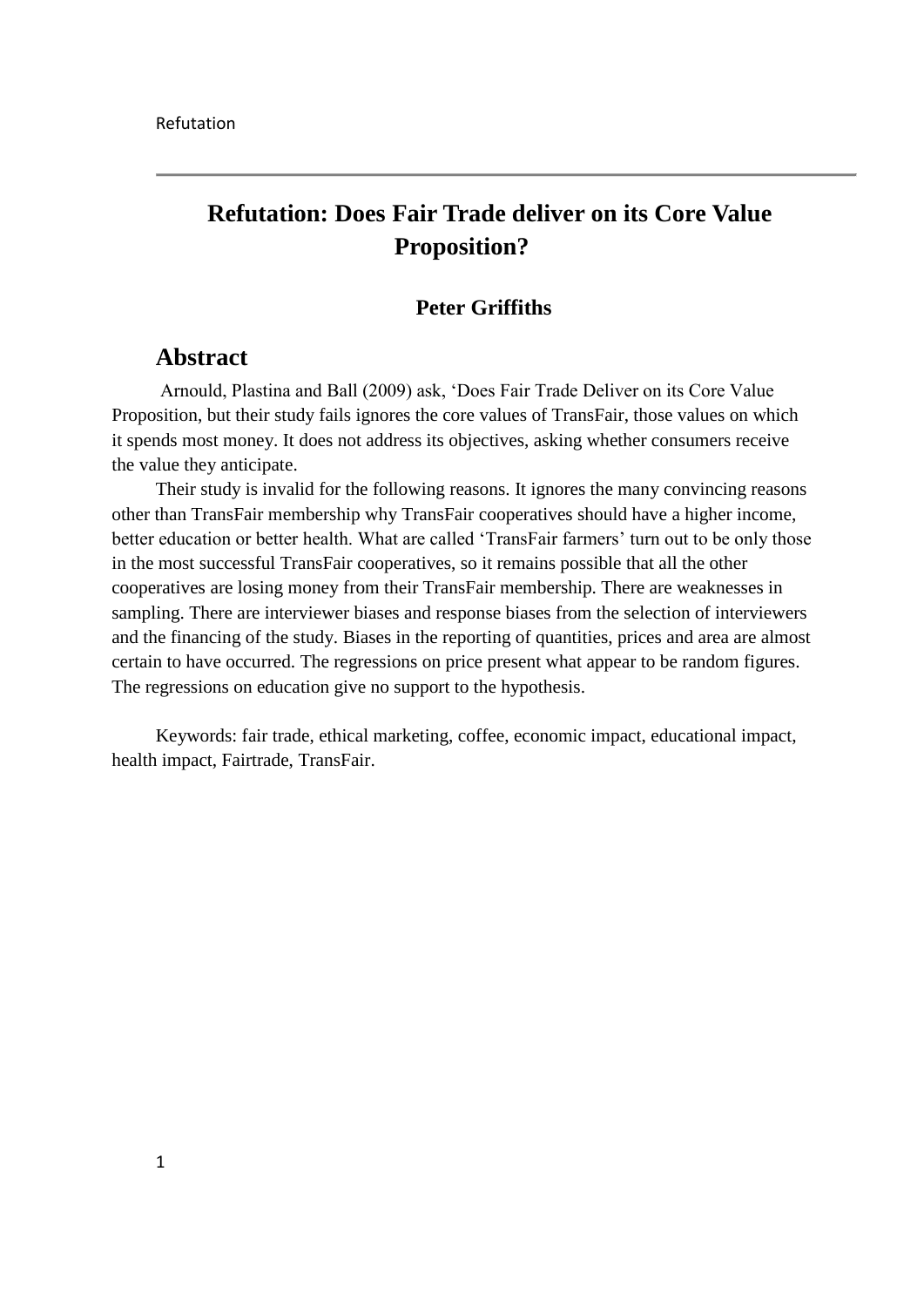## **Introduction**

Arnould, Plastina and Ball (2009) report a study asking whether one Fairtrade organization, TransFair USA, delivers what it promises: "Specifically, we ask the question, Are consumers receiving the value they anticipate, which is beyond their ability to evaluate individually, or are they being deceived?" ( Arnould, Plastina and Ball, 2009, p. 186). The study was commissioned by TransFair, who presumably wanted to know which parts of their programme were working and which were not – a lot of people die if aid money is spent on ineffective interventions.

Fair Trade marketing has consumers paying retailers an enhanced price for coffee bearing the Fairtrade brand. Some of the extra payment reaches cooperatives in the Third World which have been allowed to use the brand. It arrives in the form of, first, an enhanced price and, second, a social premium which may be spent on health, education, etc.

Arnould, Plastina and Ball do not compare the Fair Trade model with any of the many possible alternatives. One simple alternative would be to print a receipt for \$1 on a packet of coffee with the promise that the whole sum was given to schools, hospitals and agricultural research in the Third World. This would be ethical in ways that Fair Trade is not: customers would know how exactly much extra they are paying for Fair Trade coffee; they would know that all the extra money is going to the front line, instead of to retailers, packers, traders etc (and it has been suggested that as little as 10% does: I have seen 1% of the extra reaching farmers, from a market leader"s main Fairtrade product.); and they would know that the market is not being distorted and making the poorest farmers even poorer.

The difference between these two systems, one with 100% going to schools, hospitals and research and the other with perhaps 10% is because Fair Trade"s objective is primarily political. It wishes to support cooperative marketing, so the money moves down a trading channel where retailers, wholesalers, packers, importers and cooperatives take a cut of the extra paid, rather than it moving by bank transfer. It uses any extra money that reaches primary marketing, first, to "bribe" farmers to market through cooperatives and, second, to "bribe" cooperatives to adopt a range of policies it finds politically acceptable. The "bribe" is necessary because many farmers and marketing professionals think that small farmer cooperatives are usually inefficient, and because the cooperatives and communities would not otherwise have adopted these political systems, so a cost is necessarily incurred. Arnould, Plastina and Ball do not help the customers know what is being done, or what happens to the money.

However, this does mean that TransFair"s core proposition, the one that most of the money goes on, is political, not the expenditure on health, education and agricultural research – which most governments and aid organizations give much higher priority to. It is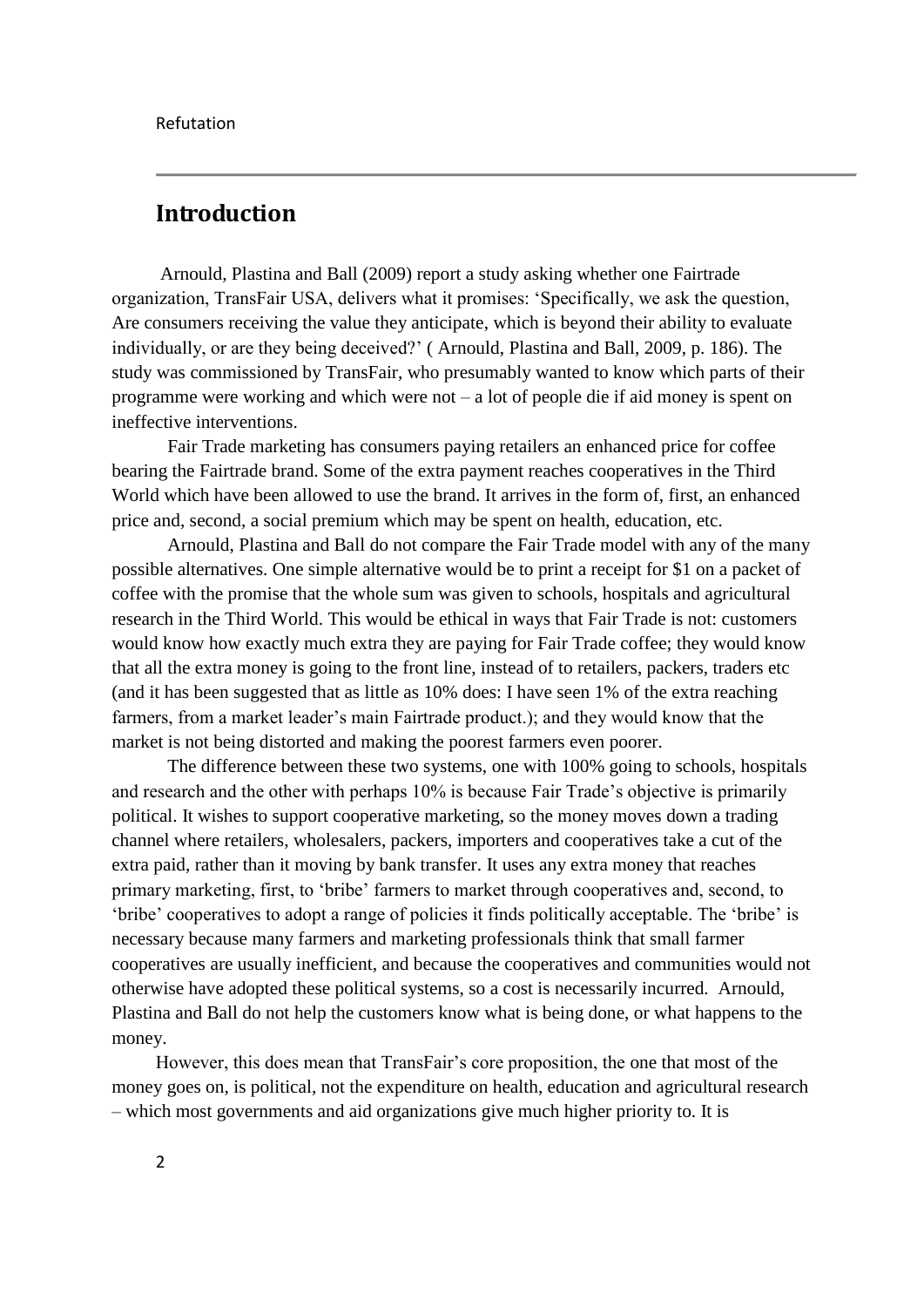surprising, therefore, that a paper titled, "Does Fair Trade deliver on its core value proposition?" does not examine any of these political objectives.

We may speculate that consumers believe that part of the core value proposition is that a reasonable proportion of the extra price paid, say 90%, goes to the Third World and directly impacts on the farmers, but Arnould, Plastina and Ball do not ask whether TransFair delivers on this core value. It is surprising that we are not given figures on how much extra US consumers pay for TransFair coffee, how much reaches the cooperatives, and how much filters through to the farmers. TransFair should have the figures readily available – it is charity money, after all – and if they do not have it, Arnould, Plastina and Ball could have collected the accounts of the cooperatives they visited during the survey. Even those prices obtained in the survey are not presented in a way that makes comparisons possible.

In fact, all that Arnould, Plastina and Ball attempt is to find out whether there is any correlation at all between membership of a TransFair cooperative and improvements in income, health or education, without showing direction of causation.

## **Direction of Causation**

There is an implicit assumption throughout the paper that if there are any differences between the income, health and education of TransFair cooperative members and those of other farmers, it must be due to the activities of TransFair. It is normal for aid projects to run a baseline study of the situation before the project starts, so an unsuccessful project cannot claim a lot of benefits that were there already, produced by someone else. It is unfortunate that this was not done with these TransFair projects.

In fact, there is a strong probability that the direction of causation runs in other directions, that TransFair harms non-TransFair growers, that these particular cooperatives already had richer, healthier or better cooperatives and that is why they were selected by TransFair, or because any improvement in income, health or education was produced by third parties. None of these possibilities is discussed by Arnould, Plastina and Ball. Any one of the possibilities discussed below would invalidate the study in its entirety.

#### **Where TransFair harms non-TransFair growers**

Non-TransFair growers may get lower prices and worse health and education because TransFair harms non-TransFair farmers. Economists have argued that Fair Trade helps a few rich farmers at the expense of a lot of poor farmers. For example, Fair Trade pays farmers a subsidized price, as well as having a minimum price which increases the average price and reduces the cost of risk. At the same time, TransFair claims to improve the yields farmers get, so they will supply more at any price. The result is an increase in supply hitting the inelastic market demand curve, which means that non-Fair Trade farmers get a reduced price. The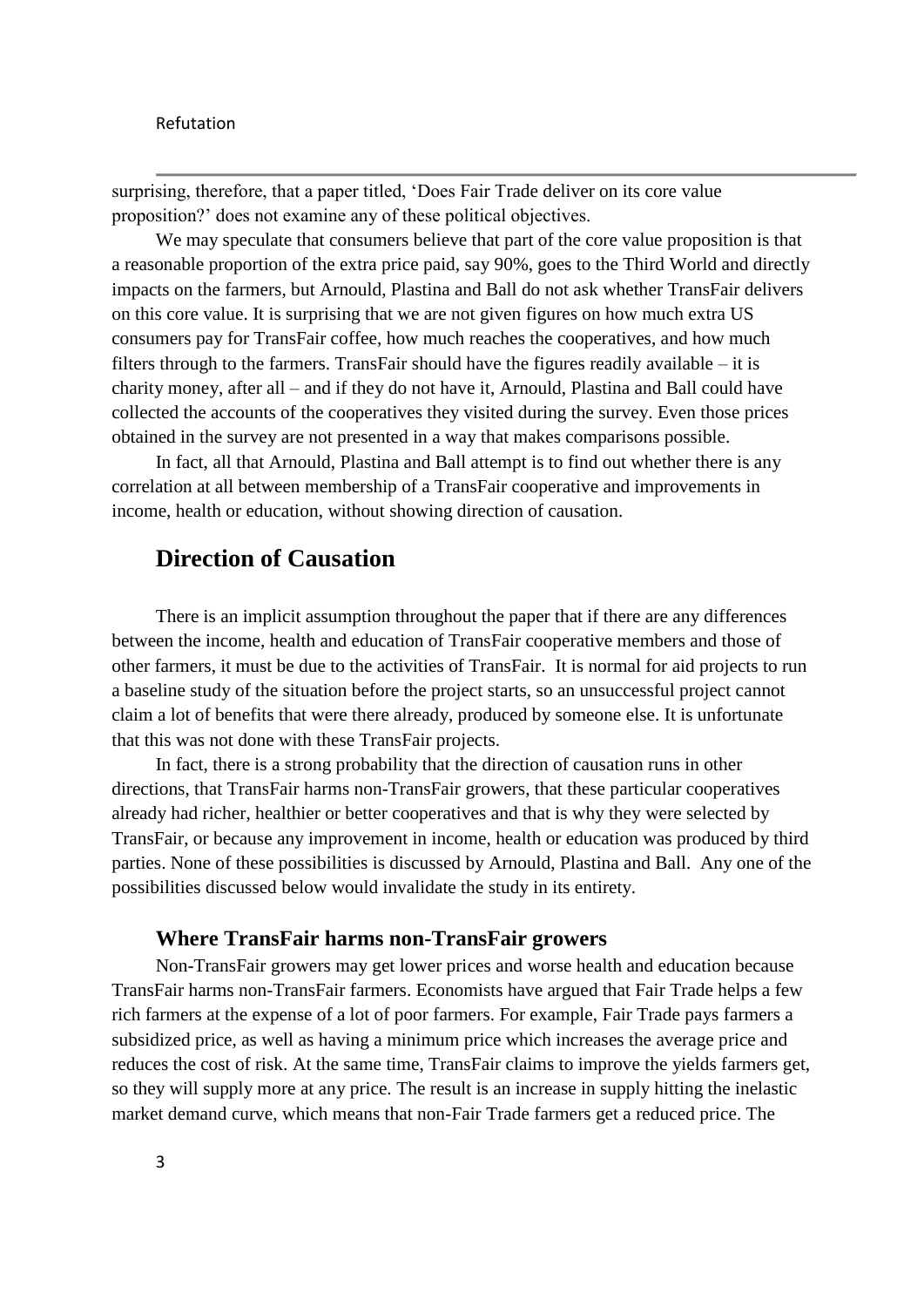impact is normally thought of as impoverishing the desperately poor farmers of Africa while subsidizing farmers in Mexico, which has a GNP per head 70 times that of Sierra Leone, for instance. However, a similar effect is achieved when subsidizing TransFair growers to produce a specific quality such as specialty or organic coffees, which have a relatively inelastic within-country demand.

Economists also point out that paying rich, skilled, farmers more for their coffee, makes them less likely to move into alternative enterprises which would use their skills more profitably, so they do not move out of coffee and make room for the very poor.

The possibility should be considered, too, that TransFair cooperatives take health and education resources from others. If they build a clinic or school, government and aid organizations may send teachers, doctors and medicines there, rather than to the poor, because the infrastructure is already in place.

Arnould, Plastina and Ball say "An important aspect of ATOs is their distribution of technical, price, and market information to producers through cooperative structures, information traditionally hoarded by market intermediaries to their advantage." (2009, p. 188) That is to say, TransFair does have information that is not generally available and chooses to conceal it from the vast majority of poor farmers. This would be yet another way of pushing down the majority of farmers in order to boost the farmers in the TransFair cooperative. This would be considered unethical by most aid agencies.

#### **Reverse causation**

It is generally accepted that Fair Trade chooses to work with cooperatives that can easily meet their criteria and produce the quality required at an acceptable price. This means well managed cooperatives, with skilled farmers capable of producing high-quality coffee at a reasonable price and educated farmers, capable of managing the paperwork and administration imposed by Fair Trade criteria. That is to say, cooperatives which would have been paying their farmers more than the average, before they joined Fair Trade. It would be extraordinary if this were not the case.

Much of the paper asks whether children in TransFair cooperatives get more education, claiming that TransFair must be the cause if it is. It can be argued that the opposite is the case. Cooperatives with educated members are more likely to be pioneers in TransFair, and the parents' education is the best predictor of a child's education in many countries. A higher income could also be the cause.

TransFair is likely to have started with the cooperatives that paid farmers a relatively high price, whether because they were efficient and low cost cooperatives, or because the farmers produced high quality or specialty coffees. It would be surprising, if they did not still pay a relatively high price, regardless of whether any of the higher prices from TransFair ever reached them. This is why project evaluation starts with a baseline study.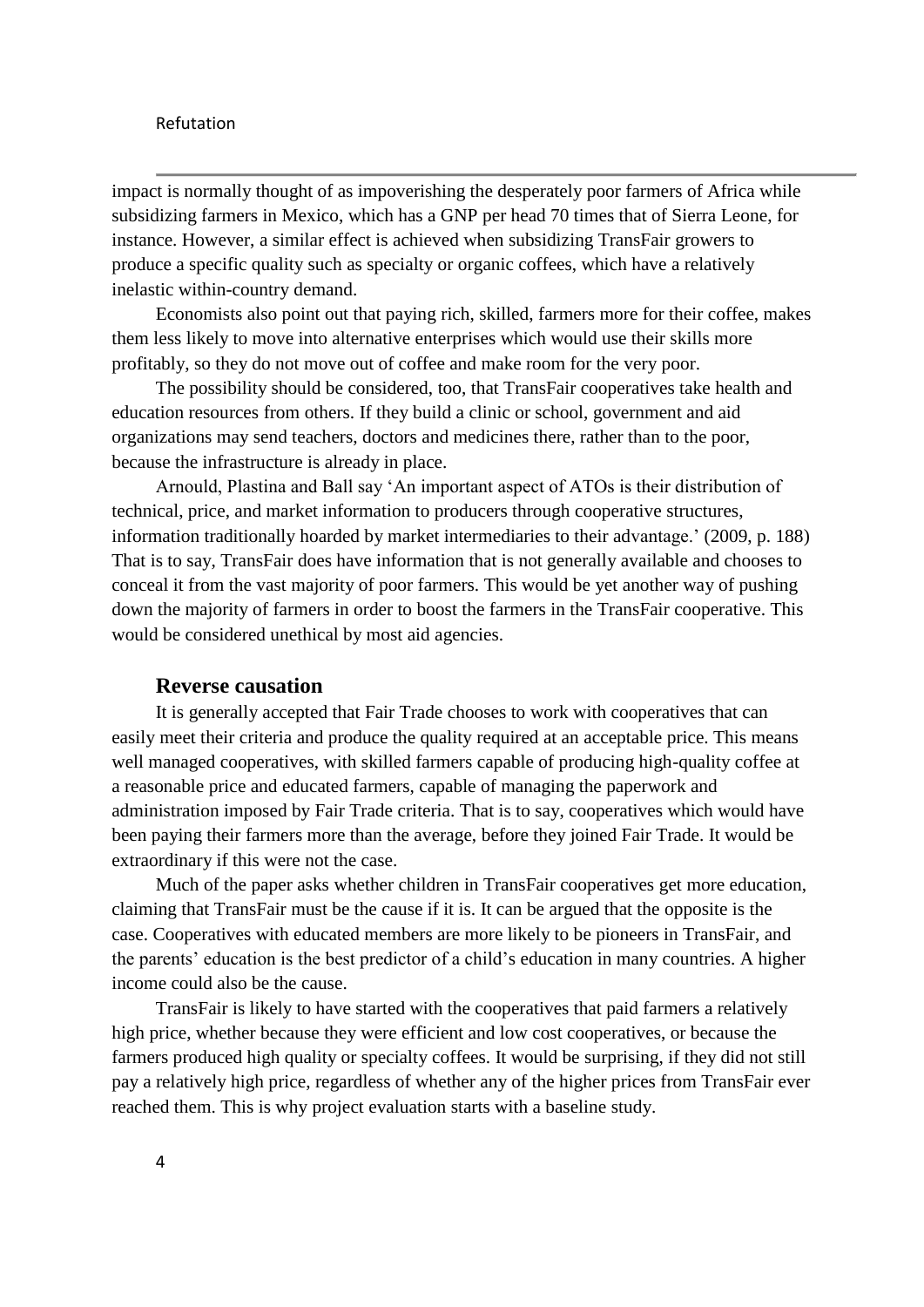Farmers who are paid a higher price are likely to be able to afford more food, mosquito nets, anti-malarials, wells etc., so the farmers in the more successful cooperatives are likely to have been healthier even before the cooperatives joined TransFair.

#### **Claiming the achievements of other organizations**

Arnould, Plastina and Ball say, "care must be taken to rule out major competing explanations for differences between TF and non-TF farmers.' (2009, p. 188) Unfortunately, competing explanations and alternative directions of causation were not considered or ruled out. This invalidates the whole study.

There are a large number of other organizations helping with education, health and agriculture, including government (especially the Departments of Agriculture, Cooperatives and Health), the international organizations, donor governments and non-government organizations. They cover exactly the same issues that Arnould, Plastina and Ball say that TransFair does: ". . . production, product quality marketing, and social welfare initiatives, such as women's programs, health, and education..' (2009, p. 188) 'A not-for-profit agency, such as TF, provides support to cooperatives for developing educational programs on production techniques; marketing; and family education, health, and welfare." (2009, p. 188) The government, the World Bank, UNDP, FAO, WHO, the Inter-American Development Bank, the EC and USAID, at least, have vastly more money and far more skills than TransFair and are more cost effective. It is certain that the cooperatives developed before TransFair membership with their help. It is probable that the cooperatives who got most help or who used the help most effectively were more likely to become TransFair cooperatives. It is certain that they continued to get their help afterwards – TransFair could not operate without their agricultural research, for instance. It is at least possible that these organizations chose to put more effort into the TransFair cooperatives because they had in the past shown that they were easy to work with, and had enthusiastic managers and members who would act on advice. This means that some or all of the difference in performance is due to these organizations, not TransFair.

Similarly, much, or all, of any observed effect may be due to the efforts of other "ethical trading organizations" or other Fairtrade organizations, not TransFair. The Fairtrade and Max Havelaar organizations are the European part of the Fairtrade organization to which TransFair belongs, so any cooperative that meets their criteria automatically meets TransFair criteria. This means that there is a strong probability that TransFair cooperatives also sell to them. A similar, but less direct, effect is produced by a number of other organizations which may have special relationships with the cooperatives, including "ethical" organizations like the Rainforest Alliance and UTZ Certified which avoid the Fair Trade model. And there are private traders who have long term relationships with some of the farmers. They too would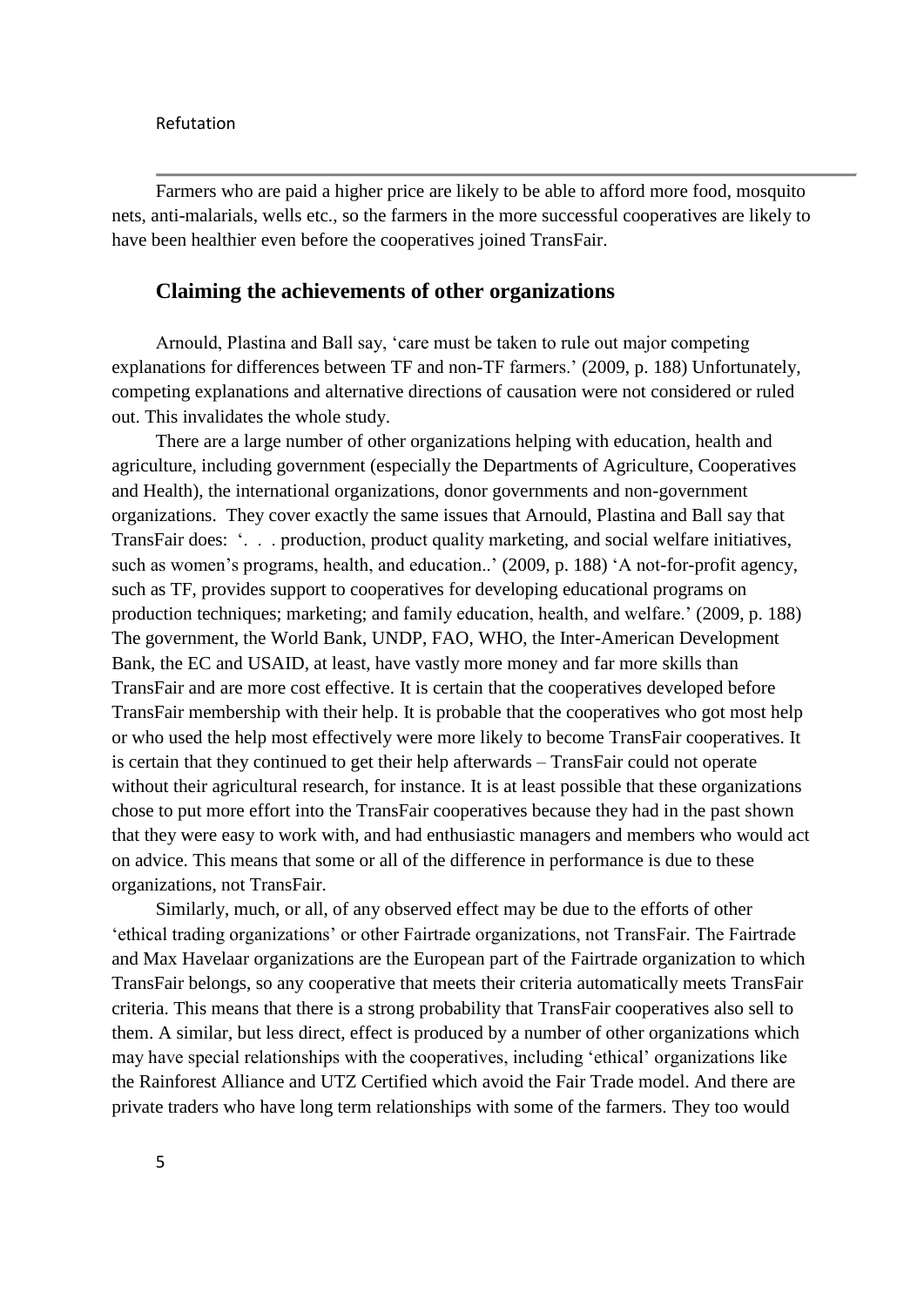have influenced anyone they traded with.

#### **Double counting**

There is double counting if well paid farmers are likely to spend their money on health or education, if educated farmers are more likely to make money and look after their health, or if healthy farmers are more likely to work hard and make money. Farmers who get a higher price can be expected to be healthier and have better educated children even if all the money for the health and education budget is stolen, so a study that treats these as discrete variables is invalid.

## **The Survey**

#### **Who was surveyed?**

The 'farmers in TF cooperatives' whose success is claimed, turn out to be nothing of the sort. A very different population was sampled. The definition used was "fair-trade certified farmers, who meet the additional criteria of at least three years of participation in TF cooperatives and affiliation with cooperatives with consistent sales of at least 30% of their production to TF cooperative buyers" (Arnould, Plastina and Ball 2009 p188). The cooperatives selling 30% of their production to TransFair are necessarily the most profitable and successful of the TransFair cooperatives. Cooperatives must spend a lot of time and money to meet the Fairtrade criteria, and they must meet the criteria for all their production. If they sell very little of their throughput at the enhanced Fairtrade price, they lose money. On average Fairtrade cooperatives sell 17% of their throughput at the enhanced price. Berndt (2007, p. 27) found that "In Guatemala, an executive at Fedecocagua, the largest Fair Trade cooperative, admitted that after paying for the cooperative"s employees and programs, nothing of the Fair Trade premium remained to be passed on to the individual farmer. As a result, CoopeDota Manager Adrian Cordero believes, "It"s not worth the trouble, Fair Trade."" And this in one of the countries covered in the survey in the same year. So the sample has been selected to ignore the average TransFair cooperatives, and it remains possible that these lost money as a result of their membership, and produced farmers with much worse incomes, health and education than non- TransFair farmers.

This alone invalidates the whole study.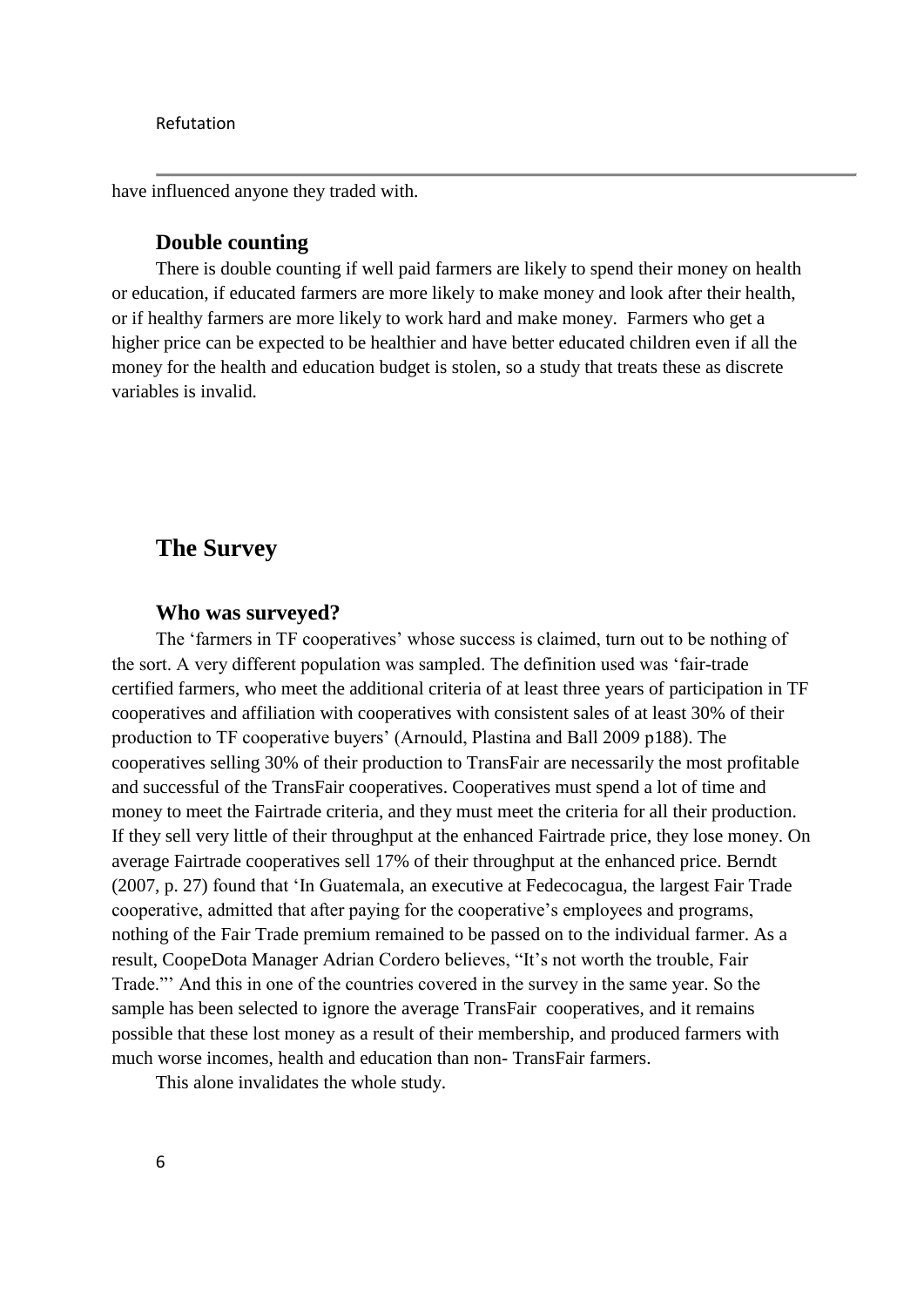### **Sampling**

Arnould, Plastina and Ball admit, "we cannot claim that our sample selection matches the ideals outlined in sampling textbooks" (2009 p190).

A further problem arises because the control group was not selected from the same community as the TransFair cooperative, (Arnould, Plastina and Ball, 2009 p198) and the selection procedure excluded those local farmers who believe that they can get two or three times the TransFair price by selling to traders. In fact, "Farmers from the same community who chose not to participate in the TF system may have dramatic differences in their holdings, practices, demographics, or outlooks from the farmers in that same community who elected to participate." (Arnould, Plastina and Ball, 2009 p189). Indeed. So what is the survey supposed to be showing if they are excluded?

#### **Selection of interviewers**

A strong bias is introduced by the selection of interviewers: "Interviewers either knew the co-op members well and were members of co-op families or were knowledgeable about the communities and were identified with the help of local community leaders or teachers. . . . They were assigned interview areas closest to their home communities' (Arnould, Plastina and Ball, 2009, p. 190). That is to say interviewers had to interview people they knew well in a small community, who might have personal reasons to impress or mislead them, which is odd, since outside interviewers are often chosen to avoid this.

Non-TransFair farmers were interviewed in a survey paid for by their business rivals, when they might reasonably resent the fact that foreigners had chosen arbitrarily to subsidize competitors rather than them. It would have been unethical to hide who commissioned the survey, and it would not have been possible to hide this in a small country.

This bias has strong effects on price reporting, for instance. Typically a cooperative averages the prices between members, so every member, and the interviewers, knew what the real price that the TransFair members got. The interviewers had to ask the independent growers. It is not entirely unknown for farmers to admit that they got a very good price – I heard a farmer do this in April 1964 – but it is very rare. It is not normally expected that farmers will tell the truth when they are asked what price they got – why should they, especially when there may be something to be gained from presenting to the foreigner as being poor?

This casts doubt on the whole study.

#### **Measurements**

Coffee can be sold in several forms, as the fresh cherry, which would be processed by the cooperative using drying or washing, as dry beans for further processing, as parchment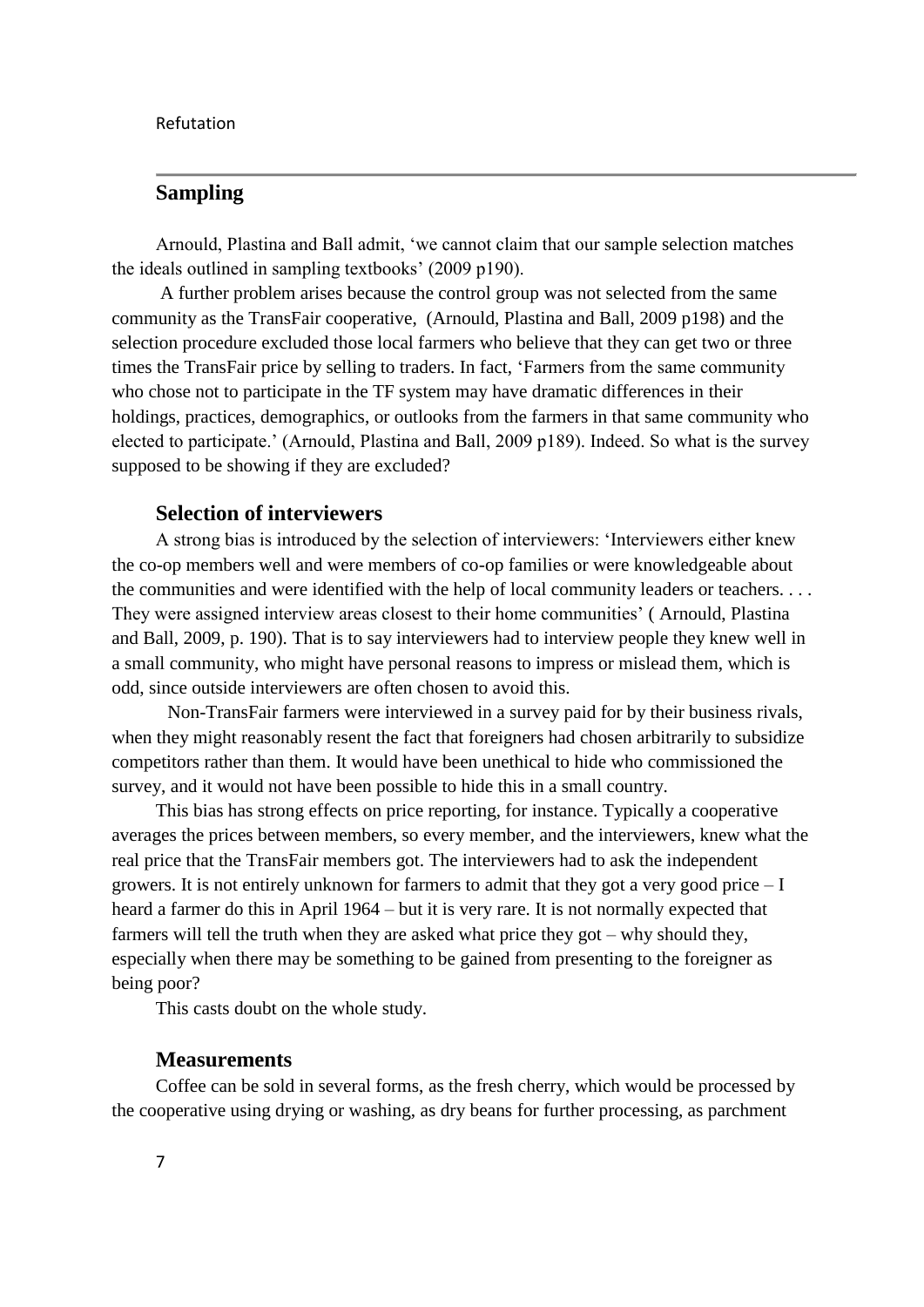etc. The weight and volume per saleable bean is very different. It is unlikely that all farmers sold the same product, and a difference between TransFair cooperatives and independents is probable. This raises problems in reporting prices and quantities, in converting them to a common measure for computing and in analysing the results.

The headline price is not necessarily the actual price. Transport to the buying centre, bags, "inputs provided free", credit (with actual or implicit interest rate), discounts or bonuses for quality, etc may or may not be taken into account. Cooperatives are likely to pay a headline price with a list of deductions. Other farmers may quote what they actually receive as the headline price. At first sight it appears that this could have been handled by calculating net cash income. However, when low prices are quoted, depth interviewing often shows that the quoted prices are not at all comparable with the cooperative price. For example, traders buying tree crops may buy under a range of contracts, such as a payment per tree, with the trader doing some or all of fertilizing, pruning, spraying, picking, packing, transport and processing, and carrying a lot of the risk of crop failure etc. (which means that the trader is effectively the main farmer). Identifying this requires depth interviewing, not temporary interviewers using questionnaires as in this survey. It is formally impossible to allow for this statistically, by regressions, for instance.

A further bias arises because the survey was carried out over a period, 2004-2005, when world prices and exchange rates were changing, both of which affected the local currency price. Typically, a cooperative would average prices over a season, so as not to disadvantage individual members. Independent growers sell at spot prices, and they can be expected to quote the latest spot price, rather than the weighted average over the season, which they will not have calculated. So the level of price reported depends on the months in which the independents were surveyed.

Measurement of land area, a key variable of the study, is notoriously difficult, with intercropping, odd shaped plots cut out of the jungle, and with the difficulty of defining the edge of any orchard – where its roots go to -, and particularly the edge of the very small orchards considered here. This is a source of error and, it is a source of bias if cooperatives measure the size of coffee holdings, or their members do less intercropping.

The independent variables used in the regression, such as total income and yield per hectare are calculated by multiplying these unreliable figures, and of course multiplying the error.

The paper gives us no reason to believe that these problems were addressed, and the discussion of the analysis and conclusions, below, suggests that they were not.

#### **Analysis and Conclusions**

The first interest in the conclusions is how much extra money is getting through to the farmers, from the subsidized world price and minimum price, and from the extra price paid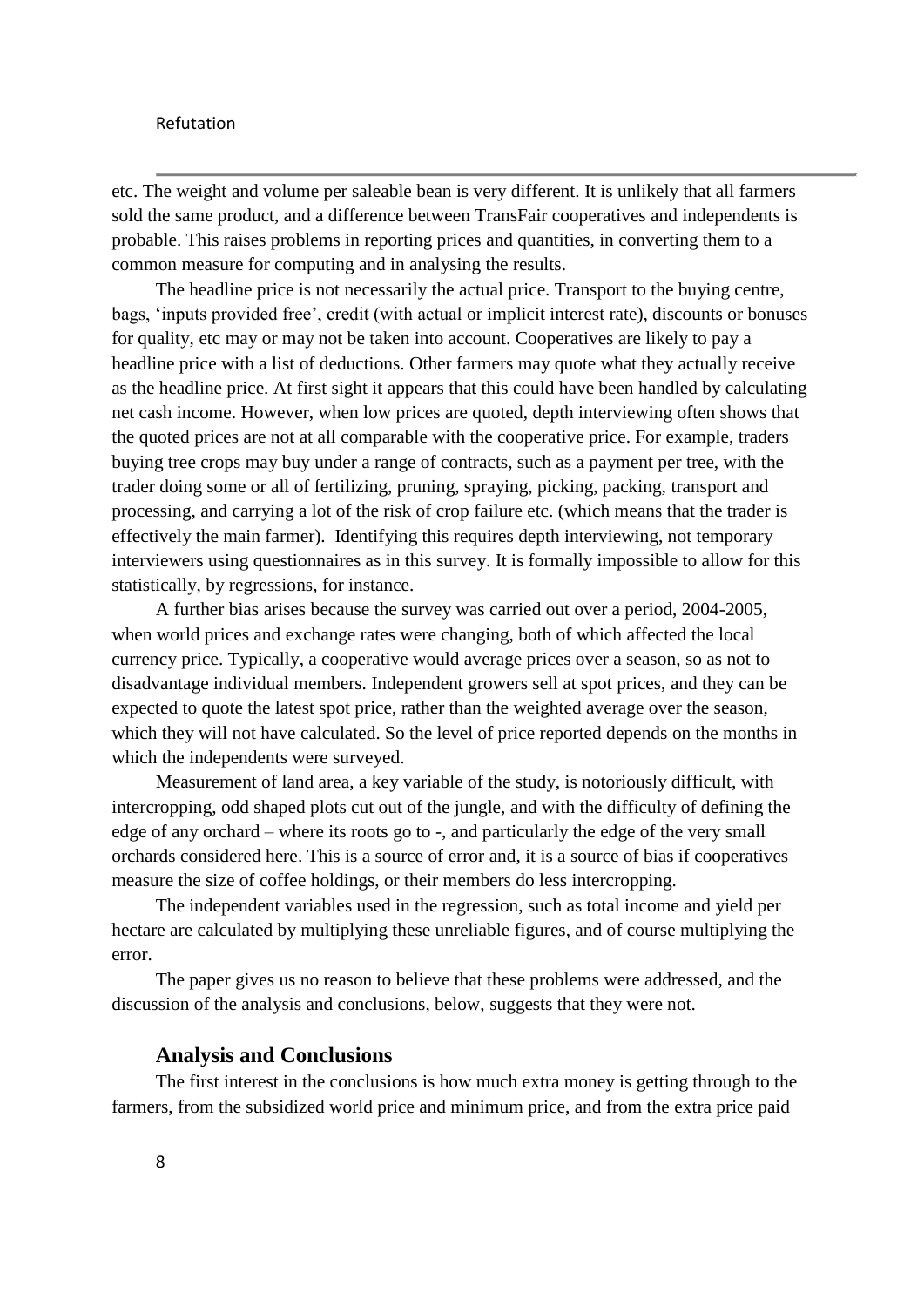by consumers at retail. No information at all is given on this. There is no attempt to quantify the effects of TransFair membership (i.e. membership of the most successful TransFair cooperatives), so there is no way of determining the payoff per dollar extra paid by the consumer, much less to compare it with the payoff of giving money directly to an educational or health charity, or, possibly more effective, giving it directly to the government. Indeed they do not go so far as to identify what they are measuring: what is 'Price' in Table 6? Or '6to 13-year-old children's educational attainment' in Table 7? Or 'Health' in Table 12? This is odd, when the primary objective of the paper is to answer the question, "Are consumers receiving the value they anticipate, which is beyond their ability to evaluate individually, or are they being deceived?" (Arnould, Plastina and Ball, 2009 p186).

Table 6, which presents "Regression with Dependent Variable: Price Obtained" does not mention currency, unit of weight or volume, or product (Cherry? Dry beans? Parchment? Green coffee equivalent?). One might reasonably expect 'US \$/lb green coffee', as making comparison with international prices easiest. However, this would give a producer price to non-TransFair members of 8.8 times the ICO-reported price in Guatemala, 3.5 times the FAO price (green beans) in Peru, and 4.4 times the FAO price in Nicaragua. The discrepancy is much higher if the bulkier, heavier, product actually sold by farmers is taken into account. The discrepancy still exists if the price is in local currencies - which would make one wonder what the statistical analysis could have been done for the three countries! These figures have been presented as the final results on which we should draw our conclusion that TransFair is achieving something, but the figures appear to be random.

It is normal practice to check one"s input data and output data against data obtained from independent sources to detect such discrepancies. Where Arnould, Plastina and Ball do spot a discrepancy, they merely mention it, '. . . income in Nicaragua is significantly higher than in the other two countries. We do not have an explanation for this, except that Nicaraguan cooperatives may be passing on a greater share of income to co-op members.' (2009 p194). Elsewhere they say they just assume "the notion that TF emphasizes the same kinds of production, product quality, education, and social welfare initiatives in the cooperatives in which it intervenes." (2009, p. 190) It is surprising that they did not collect copies of the accounts of the cooperatives in the study in order to be able to answer this question and a lot of others. This casts doubt on the study.

Arnould, Plastina and Ball admit the extraordinary complexity of the factors affecting health and education, and they might have mentioned the complex of social and other factors affecting the uptake of agricultural technology, a critical factor in determining price and income. Given this complexity and the quality of the data, it is somewhat surprising that they proceeded with the analysis.

We are told, "By the end of 2006, according to TF, fair-trade coffee farmers earned approximately \$91 million in social premiums from the United States, in addition to earning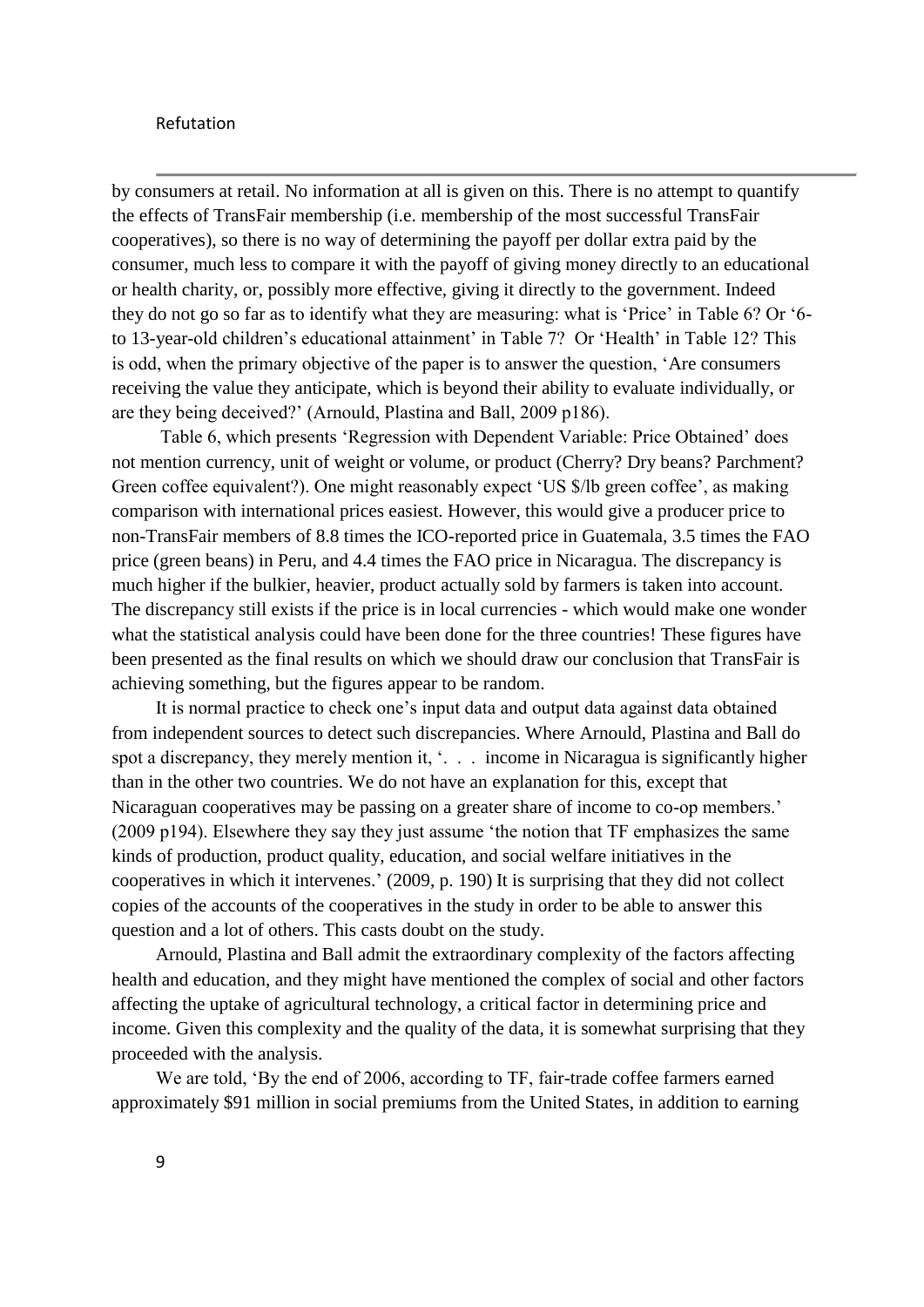the higher fair-trade price for their coffee". (Arnould, Plastina and Ball, 2009 p187). If TransFair cooperatives are, as we are told, spending most of this specifically on education (presumably on teachers and schools), and on health (presumably on clinics, nurses and medicines) we would expect a clear and unequivocal result. This is not a situation where long complex chains are relevant. It must be a cause for concern that there is not a clear result.

Arnould, Plastina and Ball state "Thus, we can conclude the TF participation has a positive effect on current participation in primary education." (2009 p 195). Their results show the opposite. They report two sets of analyses which did not find a significant relationship between "TransFair membership" (i.e. membership of the most successful TransFair cooperatives) and education. The first concluded "The estimated coefficients for sex of the person, sex of the respondent, living on the farmstead, and TF membership are not statistically different from zero at the 5% confidence level, suggesting that there are no direct TF effects on educational attainment." (Arnould, Plastina and Ball, 2009 p192) then they "reevaluated" the effects with a different model and found "the total effect of TF in the level of education of children ages 6–13, though positive, is not significant." (Arnould, Plastina and Ball, 2009 p194). Eventually, with a further 'reanalysis' (again using as independent variables several variables that they admit are strongly correlated with each other), they come up with a regression which they claim produces the "desired" result. They say "The statistically significant variables are the age of the child and TF membership." (Arnould, Plastina and Ball, 2009 p195) but they do not mention the fact that their regression shows a strong *negative* relationship between length of time that the parent has been a TransFair member and the probability that the child is still at school, a result which refutes their hypothesis which explicitly relies on this being positive.

All three results are fully explained by the fact that TransFair selected cooperatives that were already successful and gave farmers a higher than average income.

It is noted that, "The study was implemented in 2004–2005. With additional funding, researchers associated with the Terry J. Lundgren Center at the University of Arizona conducted additional analyses in 2006–2007." (Arnould, Plastina and Ball, 2009 p186). This seems to suggest that new analyses were done when the original hypotheses did not produce the "right" conclusion. It is always possible, of course, to produce a regression with a better fit than that of a hypothesis based on theory and experience, but this is not a result: at best it is a new, untested, hypothesis. It would be wrong to present tests of statistical significance with it: they give a false message.

It is surprising that Arnould, Plastina and Ball (2009 p191) say, "We report the analyses on children ages 6–13 because the results of these analyses are uniformly more robust (i.e., they explain more variance than the analyses run on the entire sample from each country). It is not normal to report just the results that give the more convenient results, nor would 'robust' normally be used in this sense.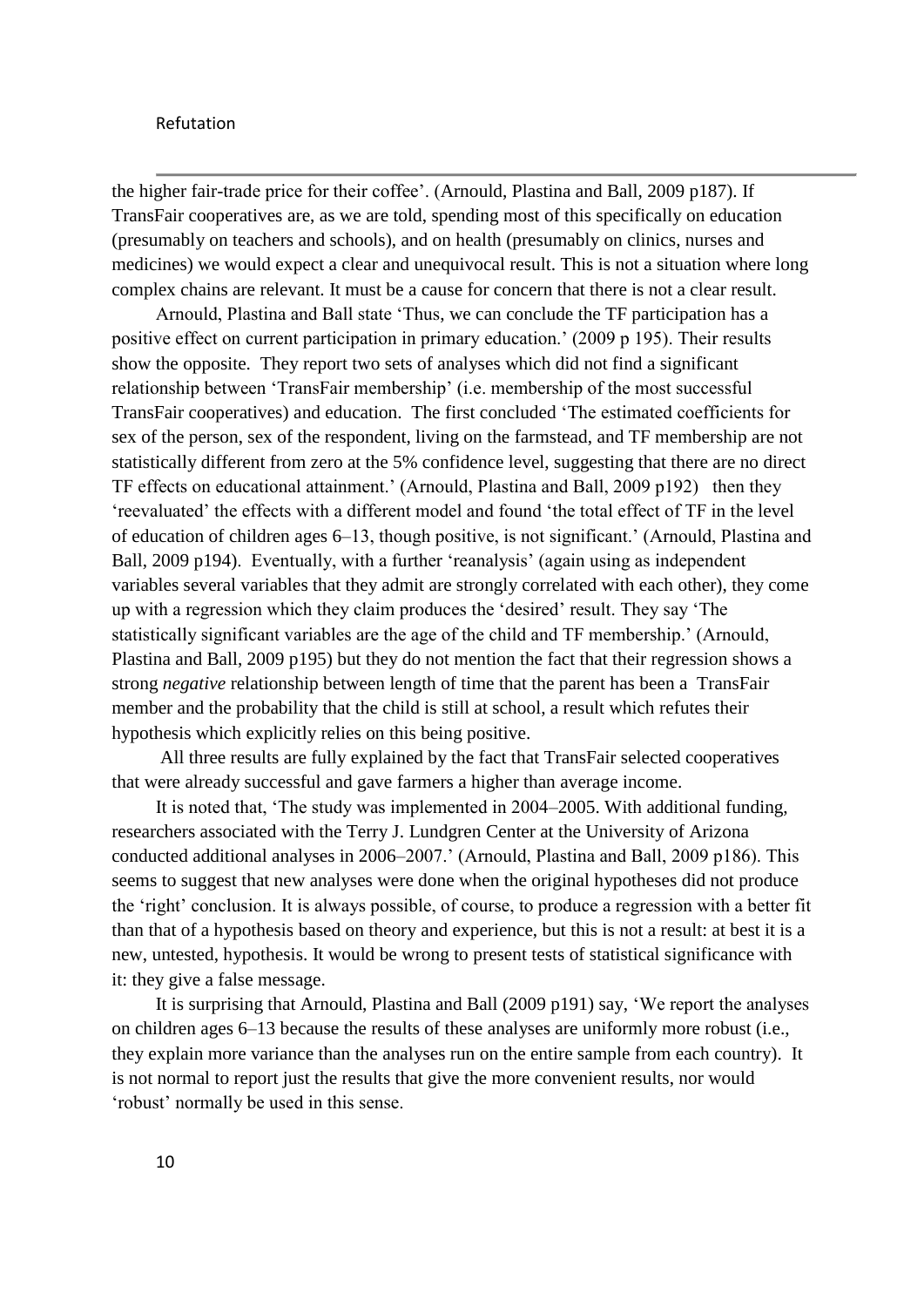Morgenstern (1963) recommended that all statistics should be presented with only the number of significant figures justified by their accuracy. He suggested that the enormous saving in printing costs would finance a major improvement in collection procedures. It is surprising that Arnould, Plastina and Ball present their prices as correct to one ten billionth of a dollar. It is surprising that they present results as correct to a billionth of a "health", In view of non-random sampling procedure used it is surprising that they present their analysis with tests of statistical significance that assume randomness.

## **Conclusion**

The objective of this study was "to develop statistically reliable results" to determine where TransFair was not performing well, so it could cut its expenditure there or improve its effectiveness – spending aid money on underperforming projects kills people. The study does not in any way meet this objective.

The study ignores the core values of TransFair, those values on which it spends most money, and those in which it differs from other organizations. It remains possible that working through a long supply chain and using cooperatives, which are not universally admired, means that little or no money eventually reaches the producers. That is to say the study does not address the objective.

It does not attempt to quantify the inputs – how much TransFair money is spent by the cooperatives – nor the outputs – the changes they bring about – so it does not give us any idea of whether the money is wasted. It does not address the stated objective.

It ignores the many convincing reasons other than TransFair membership why TransFair cooperatives should have a higher income, better education or better health than non-TransFair cooperatives, and it assumes that TransFair is the only possible reason. This invalidates the study.

It does not, as claimed, compare TransFair farmers with others. What are called "TransFair farmers" turn out to be those in the most successful TransFair cooperatives. It remains possible that all the other cooperatives are losing money from their TransFair membership, so their farmers are worse off. This invalidates the study.

Even if this were not the case, Arnould, Plastina and Ball admit that they "cannot claim that our sample selection matches the ideals outlined in sampling textbooks" (2009 p190).

There are interviewer biases and response biases from the selection of interviewers, and the fact that independent farmers knew that the study was financed by their commercial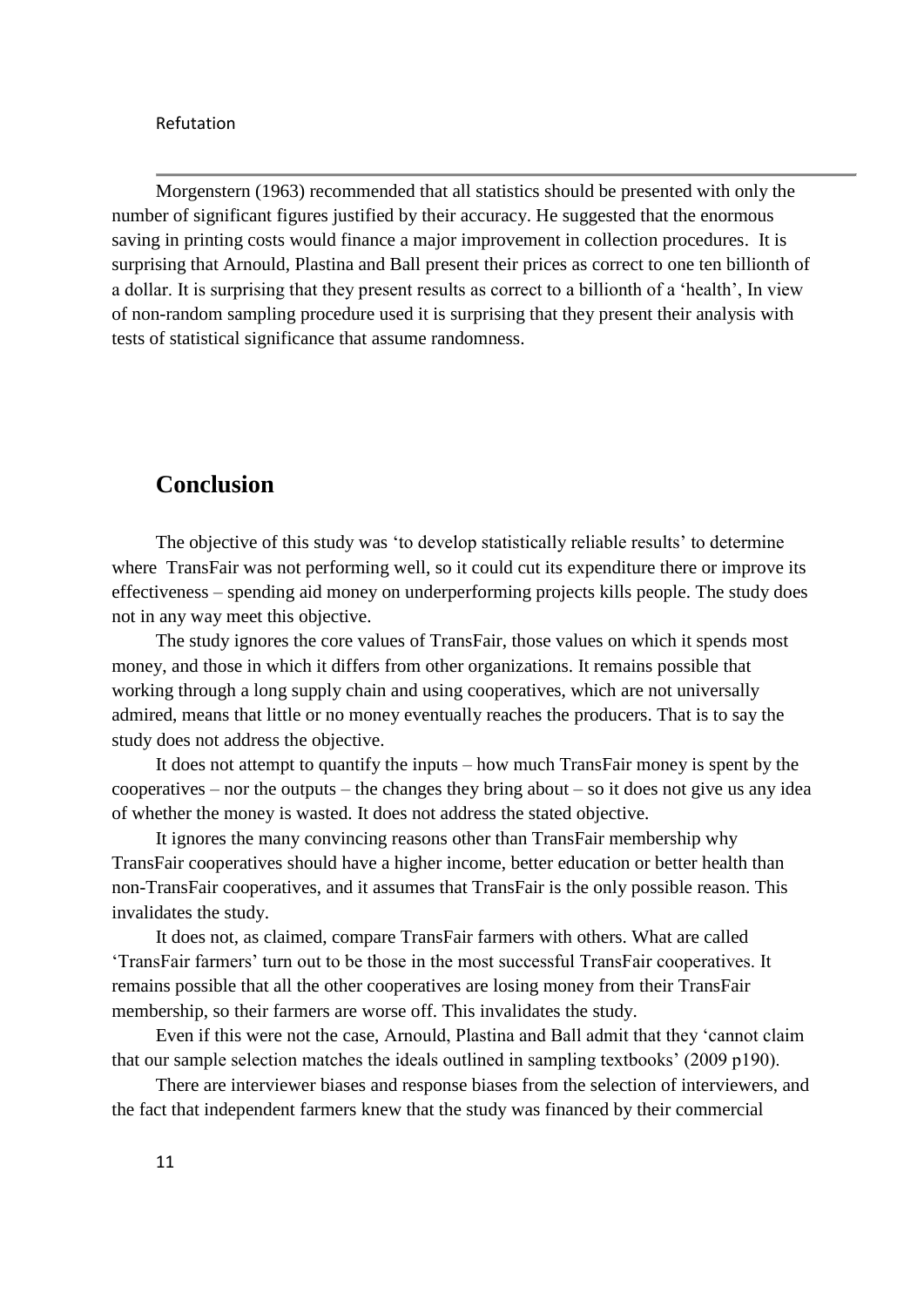rivals. This invalidates the study.

Biases in the reporting of quantities, prices and area are almost certain to have occurred. This invalidates the study.

The regressions on price present what appear to be random figures. The regressions on education give no support to the hypothesis, and one appears to refute it. There should be no need for complex behavioural explanations if \$90m is spent on health and education. This invalidates the study.

It is to be regretted that the opportunity was missed to carry out the first meaningful, statistically valid, assessment of Fair Trade.